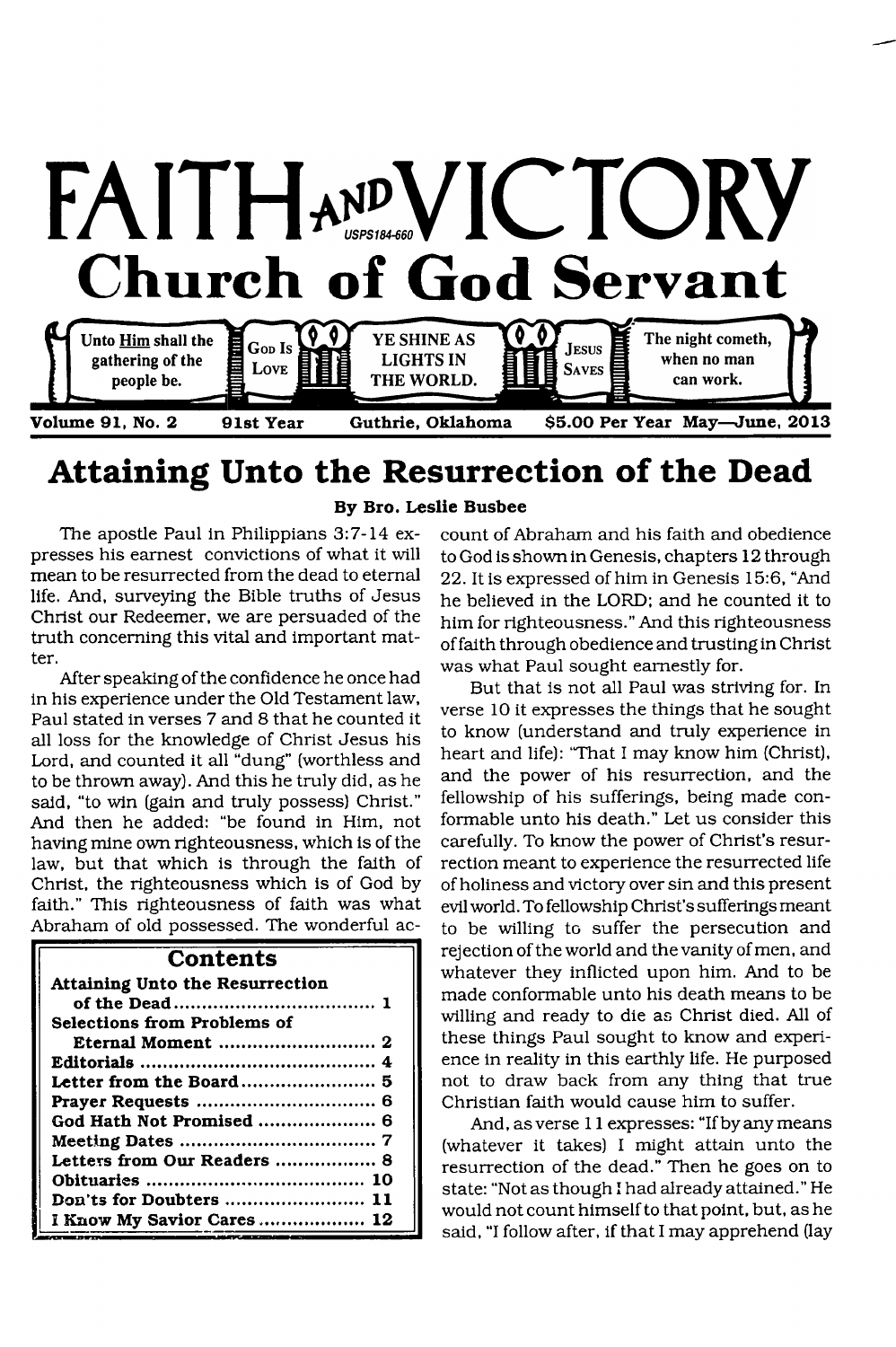## **Page Two FAITH AND VICTORY May—June, 2013**

hold of and possess personally) that for which I am apprehended of Christ Jesus." And then in verse 13 he states: "...I count not myself to have apprehended: but *this* one thing *I do,* forgetting those things which are behind, and reaching forth unto those things which are before, (Verse 14) I press toward the mark for the prize of the high calling of God in Christ Jesus."

May the Lord help us all to comprehend and take into our hearts and minds the depth of this precious and wonderful testimony of Paul, the man who at one time fought hard against Christ, but was apprehended of Christ Himself and turned to be a faithful witness of our Lord and Saviour, Jesus the Anointed Son of the Everlasting God and Creator of Heaven and Earth!

# **Selections from Problems of Eternal Moment**

**By J. Grant Anderson**

## **DECEITFULNESS OF RICHES**

By reading carefully the history of nations, we discover that, generally, an age of luxury is followed by an age of decay. The love of money has been rightly called the root of all evil. Men, in their mad rush for gold, become so intoxicated, *they* seemingly forget that a good name is rather to be chosen than great riches, and that honor, virtue, and character are of more worth than the treasures of land and sea. Men will run the risk of losing their lives on ice-clad mountains, under tropical suns, and down among the coral reefs of the ocean—and when the soughtfor riches are found, they do not satisfy. "He that loveth silver shall not be satisfied with silver."— Bible.

A young lawyer who had struggled long and hard to succeed in his practice, and to build for himself a substantial home, at last was employed in a case involving nearly one million dollars. His services, upon the percentage basis, would have netted him, possibly, one hundred thousand dollars. He worked day and night upon the problems involved; but one week before he was to make his final and, as he hoped, successful effort he was stricken down with typhoid fever. He promised his faithful physician that he would remember him well, if he succeeded in checking the disease. The young lawyer grew worse. A consultation of many skilled doctors was called, and the sick man told them that he would remember them well, if his life was spared. He still grew worse, and feeling that his life was being rapidly consumed by that awful burning, he called his physician into his room and promised him all the money the case in question would bring, if

he would only see him safely through. The faithful doctor told him frankly that he could not prescribe for life only for health. In that hour the young lawyer discovered that life was of more value than money; but in search of money he lost both, dying while young, and the bright-colored bubble of wealth bursting when almost within his grasp.

It does not appear to me to be the part of wisdom, or of prudence, to spend a whole lifetime in the pursuit of those things we must leave behind us at the grave. Far better would it be that we provide for ourselves bags that wax not old—treasures beyond the grave, where moth does not corrupt, nor thieves break through and steal. If the Cascade Mountains were nuggets of silver, and the seven seas were liquid gold, and I could possess them all by rejecting the Word of God and Jesus Christ, I would say, Give me Christ and the fulness of his love, and you may have all else beside. To the Christian man or woman, Christ is the chief among ten thousand, and the One altogether lovely. In him are hid all the treasures of riches and wisdom all things necessary to make us both safe and happy.

## **DECEPTION OF ENVIRONMENT AND SOCIAL POSITION**

While distance is supposed to lend enchantment, yet all is not gold that glitters. So many times in life we are liable to think that if our lot were different, as to associates, troubles, and such like, we should be more happy and more efficient; but the basis of such reasoning is false. If the veil that covers the defects of those things which appear so pleasing and inviting in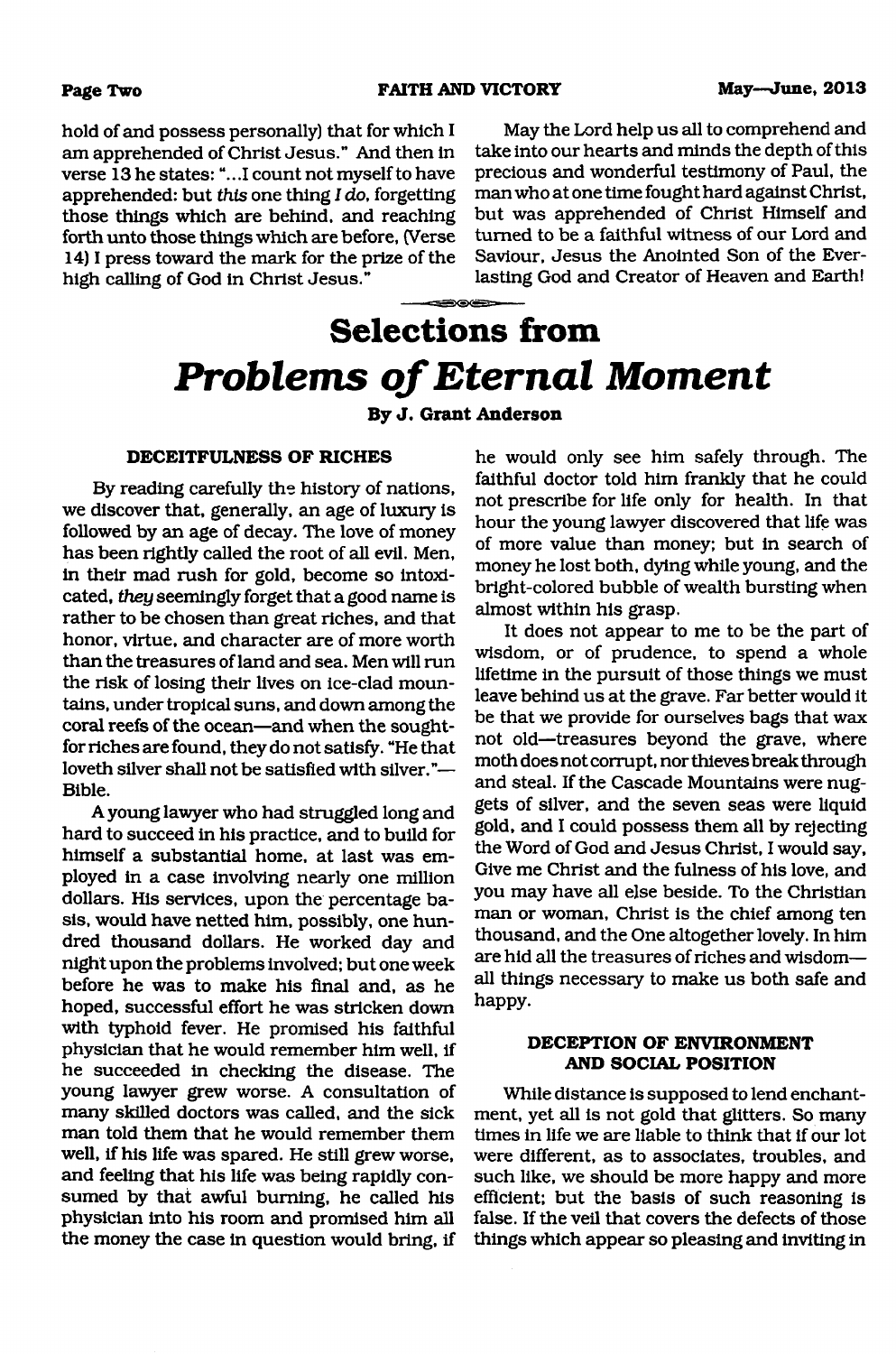the distance could suddenly be taken away, many times, no doubt, we should discover that those nearest us were, after all, the truest and best. Thus the mirage of environment or of social position leads many away to the souldestroying deserts of discontent.

The story is told of a girl who, while walking along the street one day, wished she had been bom a boy, as she saw one pass her upon his wheel. The boy, in turn, wished that he were grown, so that he could become a chauffeur like the man who had just passed by in a huge car. The chauffeur wished he were the governor, who at that moment was passing, sitting beside his beautiful wife. The governor, tired out with the affairs of state, with its complex problems, seeing the chauffeur, wished that he had no more brain-racking problems to solve than the young man sitting idly in the car. The young man, being chauffeur for a busy doctor, having no Sundays and few vacations, wished he were a boy again, like the one he saw riding on his wheel. The boy, believing himself much abused because of an occasional task he was asked to perform, wished he had been bom a girl, like the one he saw passing with a basket on her arm, "For then," thought he, "all I should have to do would be to play the piano and eat chocolate candy."

## **A FOOLISH GIRL**

History tells the story of a peasant girl who was beautiful in features and perfect in form. She was petted, courted, and loved by all with whom she associated. Being too proud to be contented with her humble surroundings, she ran away to a distant seashore. The king of a small country saw her and immediately laid his plans to make her his wife. With cunning and great words of flattery, he finally persuaded her to go with him and become a "queen." This so stimulated her self-pride that her heart became deceitful and hard. A great financial depression came upon that country, and people were starving everywhere, while the queen was living in luxury. One day a committee went to the royal palace, and the spokesman pleaded in earnestness that some means be provided by which their mothers, wives, and children could be supplied with food. The haughty queen replied, "If your mothers, wives, and children are as hungry as you say, let them eat grass with the horses." Those honest men were stung to the quick, and her sarcastic, heartless remark sowed a seed that resulted in a complete overthrow of that king's authority, and a mob broke into the royal palace and, seizing the beautiful but heartless queen, cut off her head, stuffed her mouth with grass, put her head upon a pole, and carried it through the streets of the city. The mirage of inordinate desire suddenly disappeared, but not until her frail bark had been wrecked upon uncharted rocks.

## **EXTERNAL VS. INTERNAL BEAUTY**

Even our sisters join in insurrection against the laws of the universe when they believe and act as though the years of their own personal worth were those years covered by their personal beauty. Personal beauty is only one of the charms the Lord has seen fit to bestow upon the daughters of earth; for there are many admirable qualities in her that may never be noticed until after the wild rose bloom has left her cheeks forever. We should remember that merit and true worth never desert the soul, and thus the loss of personal beauty will be made up in loveliness of some other form. God made no mistakes in the departments of human life. "Pretty is as pretty does" is a maxim that is true in childhood, middle life, and in old age. When physical beauty is made the objective, it pays the penalty of a shorter life. Merit stands ready to beautify its possessor at every age and in every department of human endeavor. Merit stands ready to open every legitimate door in life, and by it alone can the door be kept open indefinitely. Honesty is more than a single honest act; it is a lifetime of honest acts. There is no question outside of salvation that will ever surpass that of true worth. It is not a matter of quantity of years that merit desires, but the quality of life's acts. Sometimes when we see so much fraud, graft, the getting of things together in haste, diplomas won in a year, exalted positions given to the unfitted, men leaping suddenly into prominence by virtue of a pull, we wonder if that law of growth and the functioning of merit have been revoked and annulled. But we need wait only a short season, for all such subterfuges will come to naught. Earthly minds may trifle with beauty, riches, fame, and power; but merit comprehends true worth, and it gathers up from time to time only that excellence which no years or ages can efface.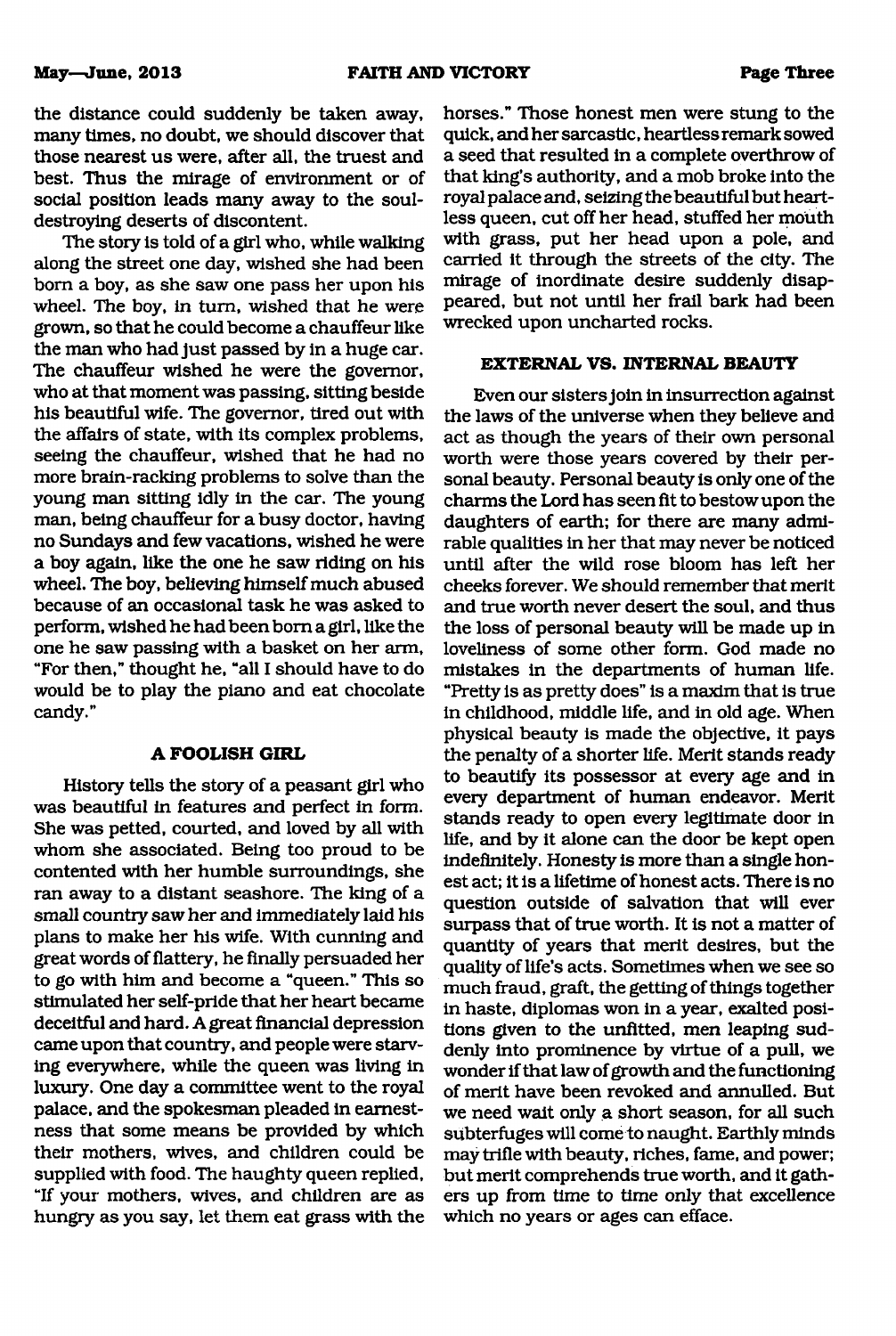## **FAITH AND VICTORY 12 PAGE HOLINESS MONTHLY** <u> 10 m m m m m</u>

This non-sectarian paper is edited and published In the interest of the universal CHURCH OF GOD bimonthly by Willie Murphey, and other consecrated workers at the FAITH PUB-LISHING HOUSE, 4318 S. Division. Guthrie. OK 73044.

Notice to subscribers: When you move or change your address, please write us at once, giving your old and new address, and include your zip code number.

Dated copy for publication must be received by the 18th of the month prior to the month of issue.

## **SUBSCRIPTION RATES**

#### . . . . . . . . .

Single copy, one year......................................................\$5.00 Package of 5 papers to one address, one year ......... \$20.00 Larger quantities are figured at the same rate.

This publication teaches salvation from all sin, sanctification for believers, unity and oneness for which Jesus prayed as recorded in John 17:21, and manifested by the apostles and believers after Pentecost. By God's grace we teach, preach, and practice the gospel of the Lord Jesus Christ-the same gospel that Peter, John, and Paul preached, taught, and practiced, including divine healing for the body. James 5:14-15.

Its motto: Have faith In God. Its object: The glory of God and the salvation of men; the restoration and promulgation of the whole truth to the people in this "evening time" as it was In the morning Church of the first century; the unification of all true believers in one body by the love of God. Its standard: Separation from sin and entire devotion to the service and will of God. Its characteristics: No discipline but the Bible, no bond of union but the love of God. and no test of fellowship but the Indwelling Spirit of Christ.

Through the Free Literature Fund thousands of gospel tracts are published and sent out free of charge as the Lord supplies. Cooperation of our readers is solicited, and will be appreciated In any way as the Bible and the Holy Spirit teach you to do or stir your heart. "Freely ye have received, freely give." Read Ex. 25:2; I Chron. 29:9; II Cor. 9:7; and Luke 6:38.

Freewill offerings sent In to the work will be thankfully received as from the Lord. Checks and money orders should be made payable to Faith Publishing House. All donations are tax deductible.

A separate Missionary Fund is maintained in order to relay missionary funds from our readers to the support of home and foreign missionaries and evangelists.

In order to comply with Oklahoma laws as a non-profit religious work, the Faith Publishing House is Incorporated thereunder.

The *Faith and Victory* Is published bimonthly for \$5.00 per year by:

## **FAITH PUBLISHING HOUSE**

**P. O. Box 518, 4318 S. Division, Guthrie, OK 73044 Office phone numbers: 405-282-1479, 800-767-1479; fax number: 405-282-6318. Internet address: <http://www.faithpublishing.com>**

**Postmaster: Send address changes to:** *Faith and Victory,* **P. O. Box 518, Guthrie, OK 73044.**



"...ft is *a* good *thing* to give thanks unto the LORD, and to sing praises unto Editorials I thy name, O most High:" Psalms 92:1.Our loving Creator is certainly worthy

> of our praise and thanksgiving, for He has done many wonderful things for the children of man and for us personally. More than once we have been spared from accidents that could have seriously injured us or

even taken our life, but God did not allow them to do so, and we give Him praise for His mercy and protection. A few months ago, we were putting out the Bible Lessons on the Rosback collater-stitcher-trimmer machine when we began having trouble with one of the relays in the control box on the three-knife trimmer. I used some contact cleaner on the faulty relay and closed up the box and we continued with our work for a few minutes. But then there was a "ka-boom" as the vapor that collected in the closed box exploded and blew the door open. God was so good to protect us and no damage was done to the machine. We were able to continue with our work.

Recently, I was using the tractor to brush hog the back of the Print Shop property and I needed to shut off the tractor for a few minutes. When I attempted to restart it, there was a sound of an explosion and I thought, "I didn't know a diesel would do that!" As I began to investigate the cause of the noise, I discovered the battery had blown up and splattered acid all around the battery compartment. Again, Thank the Lord, no one was injured.

A few years ago, I was brush hogging the back of the Print Shop property at night and I accidentally ran the tractor into a deep wash. When the tractor nosed into the ravine, my right foot caught on the brake pedal and the upper part of my leg was forced against the steering wheel. Thankfully my leg was not broken. I escaped with only bruises and a sprained ankle. God was good, for as I fell forward and to the left side of the tractor I narrowly missed a barbed wire fence that was stretched across the wash. I certainly appreciate His mercy to me. There have been many other instances of God's goodness to me and for all of those blessings, I am thankful.

There is a story of a man who found a dove injured by the side of the road. Gently picking it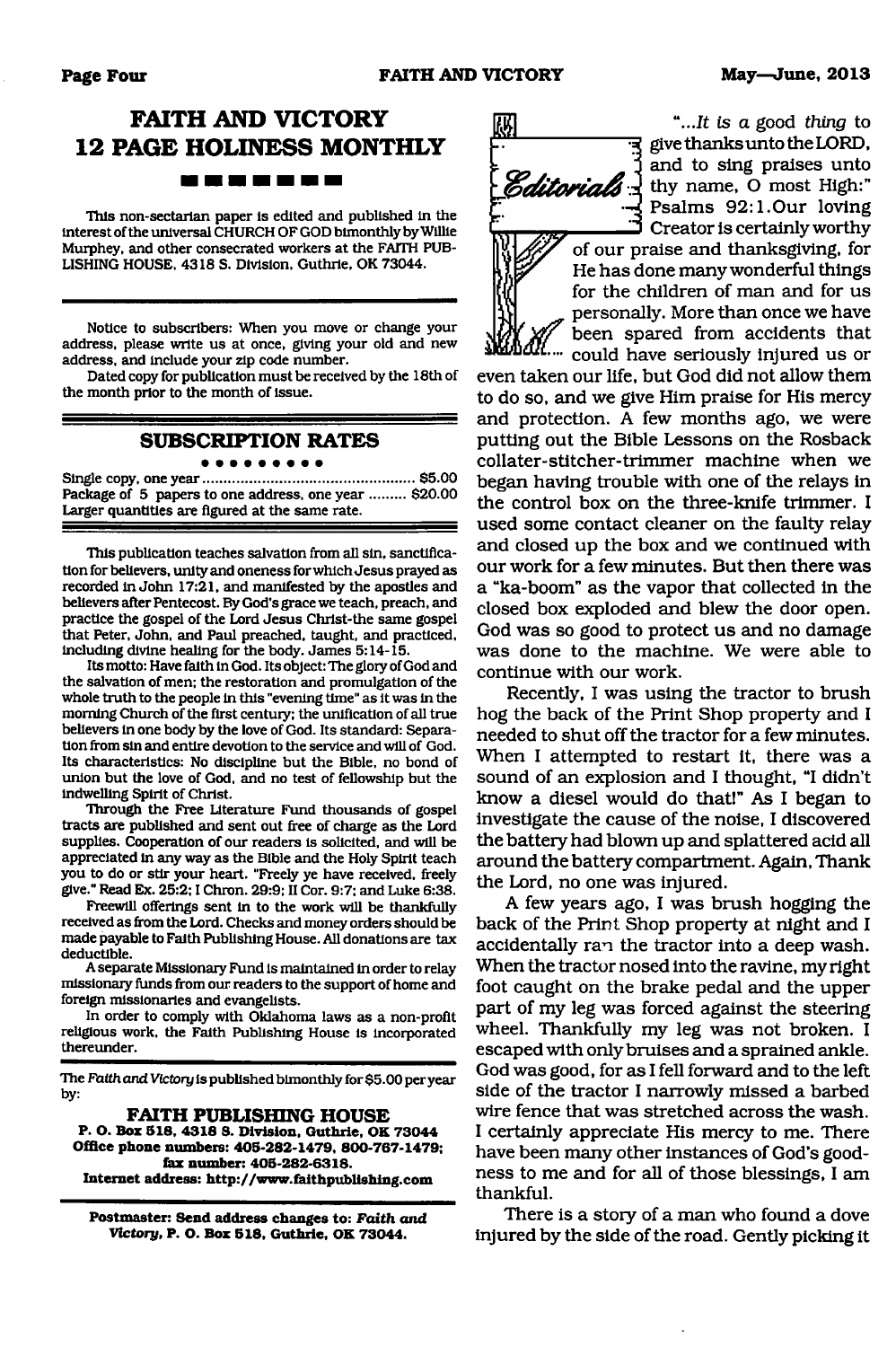up, he carried it home and put it in a cage and cared for it as best he could. The bird responded to his loving care and in a matter of time it fully recovered. So one morning the man took the cage to the top of a hill and opened the door. The dove, discovering its freedom, quickly flew away into the nearby trees. Some time later, the man was setting in the woods enjoying the beauty of his surroundings when the dove he had nursed back to health flew down and landed on his arm for a few moments as if to express its gratitude for the man's tender care.

After Jesus healed the ten lepers, as recorded in the 17<sup>th</sup> chapter of Luke, there was one that came back and offered Him praise and this man was a Samaritan. All too often, we, who have experienced the benefits of salvation, take for granted the blessings that God sends to us, while those who are without recognize God's goodness more clearly and express their appreciation in a way that is pleasing to God. Our praise and thanksgiving to God gives Him the credit that is due His wonderful name and we likewise feel His approval reflected back to us which strengthens our faith and confidence in Him.

"Oh that *men* would praise the LORD for his goodness, and *for* his wonderful works to the children of men!" Psalms 107:8. The psalmist realized the value of praising the Lord, for He is so good. When we recognize the true source of goodness in our lives and make Him our God then we can say like David wrote in the 23rd Psalm, "Surely goodness and mercy shall follow me all the days of my life: and I will dwell in the house of the LORD for ever." Psalms 23:6.

I thank the Lord for allowing me to oversee the work of Faith Publishing House over the last eleven years. It has been a time in my life that I have learned many things from the hand of the Lord and have felt His presence close to me. While there have been times of great sacrifice and pressure, those times have also been accompanied by great rewards and blessings. I also thank the Saints for their prayers and support through the years for this work and for allowing me to serve in this capacity. May God abundantly reward each one for their gifts of love. At this time, for a combination of reasons, I have tendered my resignation as president of Faith Publishing House. It is my desire that the Lord would raise up someone who can fill this position and I trust there will be as smooth of a transition as possible. May the blessing of the Lord rest upon each one is our prayer.

> —Bro. Willie E. Murphey wemurphey@yahoo. com

----- *•— — \**-----

To the Saints, Friends, and Subscribers of the Faith & Victory,

We greet you with hearts full of gratitude to God for all His blessings during the 90 years that the Faith & Victory has been published at the Faith Publishing House. In 1923 Bro. Fred Pruitt felt a personal burden from the Lord to begin printing and circulating gospel literature. His mission was to promulgate the gospel of Jesus Christ to a lost world, to be a strength and blessing to God's children, and to serve the saints in the Church of God. For 40 years he continued to faithfully work to spread Bible truths in the form of tracts, books and a monthly paper. After his death in June 1963, the work at the print shop has continued to meet the needs of souls who have a thirsting for the word of God.

For the past eleven years, Bro. Willie Murphey has devoted his time and energy in overseeing the printing and mailing of the literature that has been sent out from the Faith Publishing House. At this time, Bro. Murphey is ending his years of service at the Print Shop. It is with great appreciation to him that we acknowledge the countless hours he has devoted to this ministry and thank him for the myriad tasks he has performed and personal sacrifices he and his wife, Neta, have made in order that it be possible for Gospel literature to continue to be published. Our prayer is that God will richly bless them in the days to come.

The Faith Publishing House is now in a time of transition. While mail/correspondence will continue to be received, read, and responded to, it is expected that there will be a period of time that publication and distribution of literature will be placed on hold as the Board of Trustees actively works to address the future needs of this ministry. The printed word continues to fill a vital role. At the same time, we recognize the swiftly changing means of communication and the ever-increasing migration from print to digital formats. Looking to the future, we not only see the challenges ahead, but also the opportunity to utilize ever-evolving technologies. Our labors can only prosper and bring life to souls as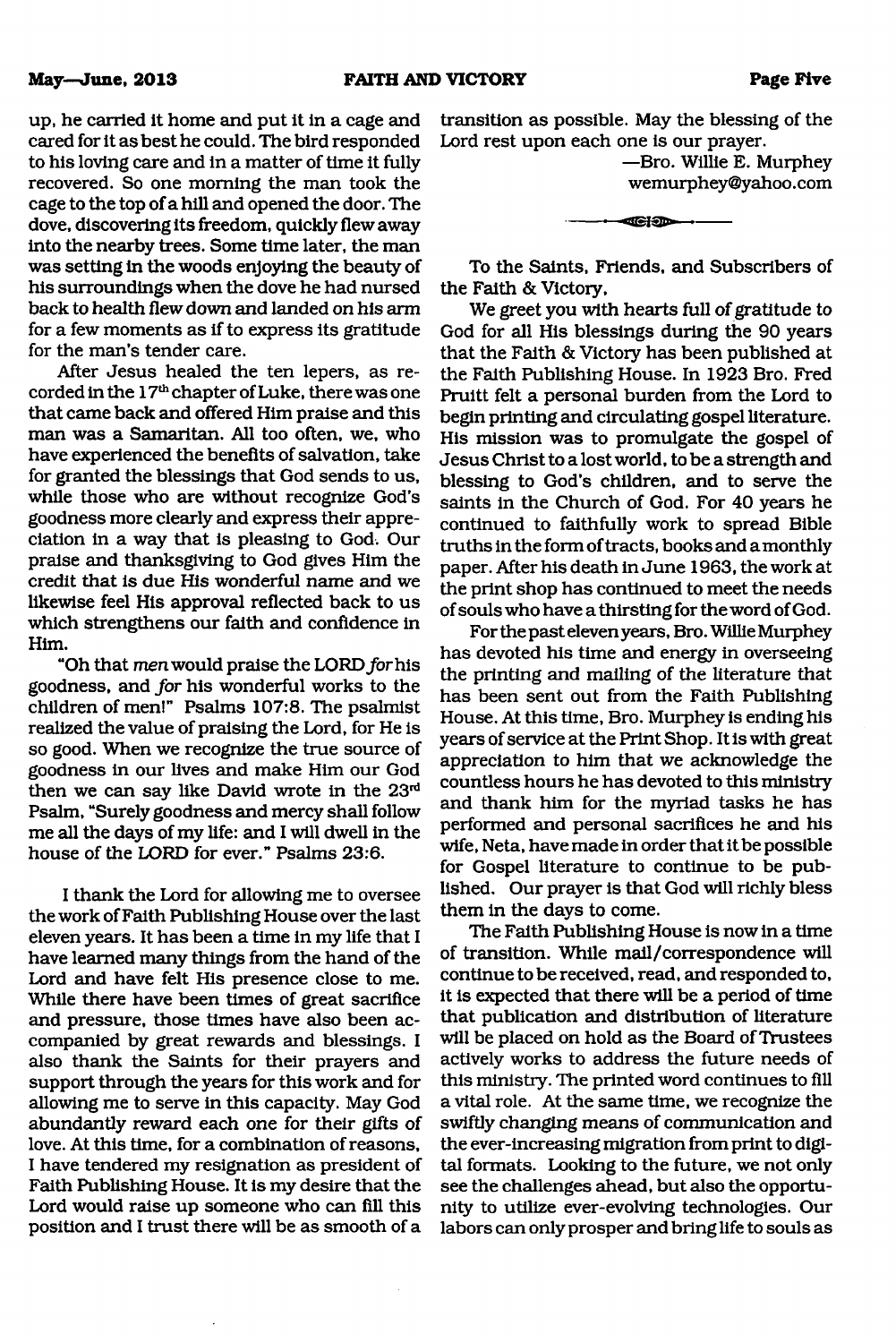## **Page Six FAITH AND VICTORY May—June, 2013**

God anoints them with His Spirit. Without God's blessings, anything that is done will be in vain. We are looking to the Lord to fill the needs in this ministry in the way that will be most pleasing and glorifying to Him. We ask for your continued prayers and support as we seek divine wisdom and guidance from the Lord so that His perfect will can be accomplished.

Let us all be faithful in our lives for the Lord and continue to carry a burden for the souls of those who are without the knowledge of the saving power of Jesus Christ.

In His Service,

Sis. Patsy Smith, Trustee Sis. Nelda Sorrell, Trustee Bro. Bob Wilson, Trustee



OH—Please continue to remember Sis. Karen LaCroix in prayer, She has a tumor that has grown to extreme proportions. The Lord has been good to spare her from intense pain, however, she does experience much discomfort. Pray for the Lord to give her deliverance from this physical condition and renewed courage for each day. Also remember those who are caring for her that the Lord would bless them with added strength.

## $\blacksquare$ **Standing Prayer Requests**

Bro. Roger Anderson Sis. Agnes Burleson Bro. Gary Burleson Sis. Gladys Cashio Sis. Helen Carson Sis. Genevieve Carver Sis. Elizabeth Corteway Sis. Waneta Creel Bro. Terry Dawson Sr.

Sis. Guy Domin Blake Doolittle Sis. Dorall Forbes Bro. Dan Gellenbeck Jaden Howard Sis. Patsy Jordan Sis. Eamestine Jordan Sis. Karoline Kessler Bro. Mark and Sis. Darlene Knight Sis. Karen LaCroix Sis. Evodna Marler Sis. Virginia Myers Sis. Elsie M. Offerman Bro. Vernon Robinson Bro. Edward and Sis. Gloria Taylor The Mitch Taylor family Sis. Norma Tiller Bro. Delmar Wilkins Sis. Jan Wood

## $-4350+$ God Hath Not Promised

*g od hath, not prom ised shies always Blue Flow er strezvn pathways, a ll our lives through; §oclhath not prom ised sun zvithout rain, Joy w ithout sorrow , peace zoithout pain.*

But God hath promised strength for the day, *Fes t fo r the labour, lig h t fo r the way, Qrace fo r the trials, help from above, U nfaihng hindness, undying love.*

God hath not promised we shall not know *F o il and tem ptations, trouble and woe; (He hath not told us we shall not bear tMany a burden, many a care.*

But God hath promised strength for the day, *F g s tfo r the labour, lig h t fo r the way, Grace for the trials, help from above, U n fa ilin g hindness, undying love.*

God hath not promised smooth roads and wide, *Szoift, easy travel, needing no guide; 9{ever a m ountain, rochy and steep, 9{ever a river turbid and deep.*

But God hath promised strength for the day, *Fes t fo r the labour, ligh t fo r the way, Grace for the trials, help from above, U n fa ilin g hindness, undying love. — Annie Johnson F lin t*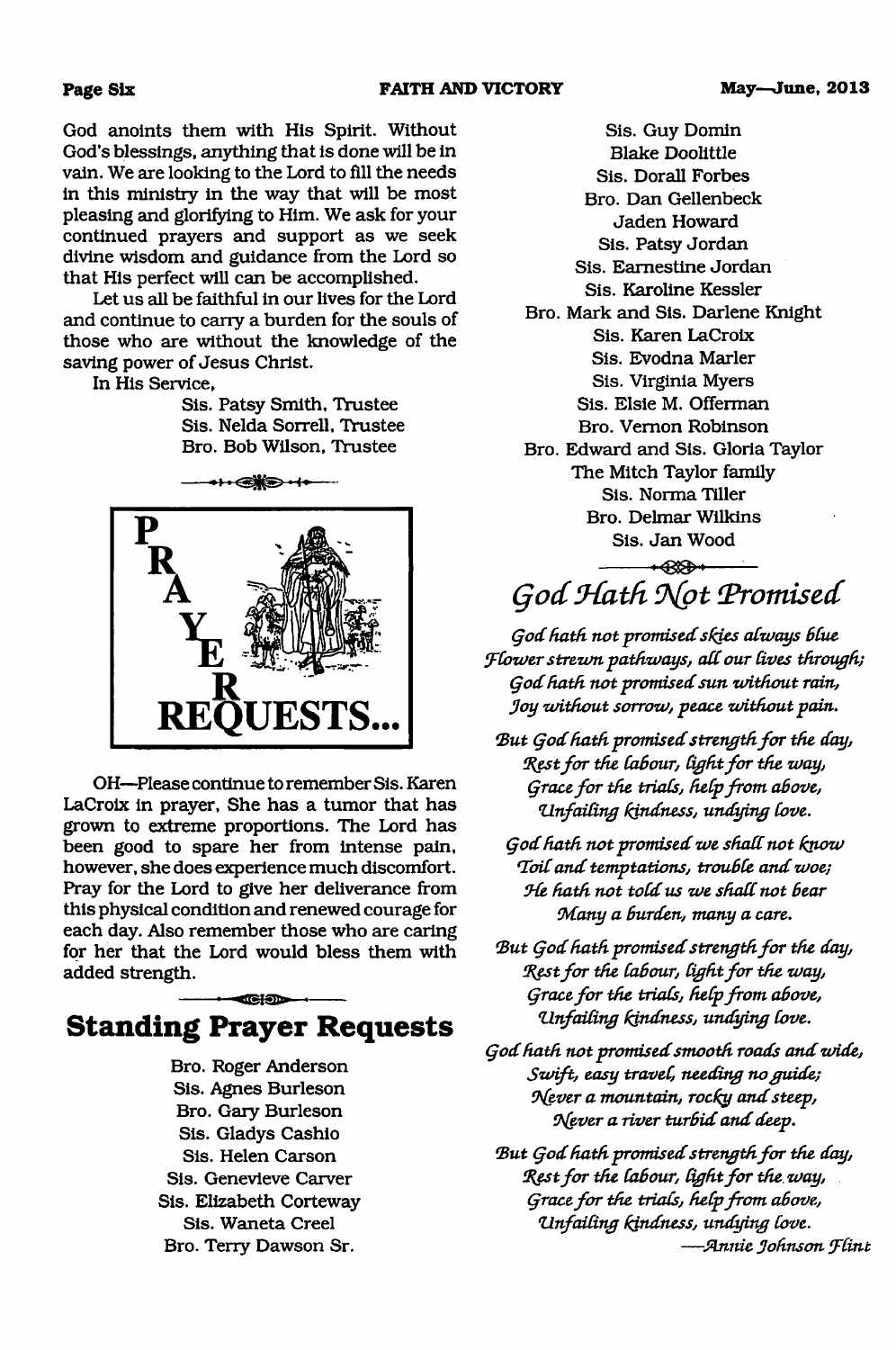## **M EETING DATES**

**National (Monark Springs, MO)**— July 19-28 **Myrtle, MO (Camp Meeting)**—August 2-6 **Spooner, WI (Tent Meeting)—August 7-11 Pacoima, CA (Camp Meeting)—**August 16-25 **Raymore, MO (Fall Meeting)**—Sept. 14-15 **Baldy Mesa, CA (Centennial Services)—** October 11-13

## ∋⊛⊕⇒ **M EETING NOTICES**

## **NATIONAL CAMP MEETING MONARK SPRINGS, MO**

The National Camp Meeting of the Church of God will be held, Lord willing, at Neosho (Monark Springs), MO, July 19-28. All are cordially invited to come and bring others to enjoy the blessings we are expecting from the Lord.

The Monark Springs campground is located approximately five miles east of Neosho, MO. It is one mile east and 3/4 mile south of the intersection of Highways 86 and 59. The physical address of the caretaker's home, also located on the campgrounds is: 13928 Park Lane, Neosho, MO 64850.

If you travel to Neosho by bus, you may telephone the campground, (417) 472-6427, or Bro. Mike Hightower, (417) 451-3636, for transportation.

The camp meeting is conducted on a freewill offering basis. There is no charge for meals or lodging on the campgrounds. You are welcome to come and enjoy the meeting. We are confident God will supply every need. Meals will be served in the dining hall. Dormitory space and trailer spots are available on a first-come basis. Family units are also available.

For lodging contact Bro. Randel and Sis. DeLoris Bradley (620) 717-2243 or e-mail [rdbradley28@gmail.com.](mailto:rdbradley28@gmail.com)

The business managers are Bro. Mike Hightower, 13974Newt Dr., Neosho, MO 64850. Phone, (417) 451-3636, and Bro. Paul Cole (417) 389-2242.

## **MYRTLE, MO, CAMP MEETING**

The Myrtle, MO camp meeting will begin, Lord willing, on Friday, August 2 and continue through Tuesday, August 6. The first service is scheduled for 10:30 a.m., Friday. General services are scheduled for 10:30 a.m. and 7:00 p.m. each day throughout the meeting, with afternoon services as announced on Saturday and Sunday. Children's and young people's services will also be as announced. We extend a hearty invitation to everyone to come, and desire the prayers of the saints for God's special visitation and blessings on this meeting. Dormitories are available as well as a limited number of cabins. Also, a limited number of electrical hookups are available for campers/trailers. In order to help with arrangements, we ask that the owners of cabin units please contact Sis. Carol Sorrell at 417-938-4493 and let her know whether or not you plan to come and use your cabin this year. The campground phone num-<br>ber is 417-938-4682. — Bro. Harlan Sorrell ber is 417-938-4682.

## **SPOONER, WI, TENT MEETING**

Lord willing, this meeting will begin Wednesday, August 7, at 7:00 p.m., with services daily at 10:30 a.m. and 7:00 p.m. through Sunday, August 11.

Come for a blessing and to be a blessing, and please support the tent meeting with your prayers.

There will be some accommodations but please call for arrangements. Bring your own bedding and linens if possible. Be prepared for cold nights. We give everyone a special invitation to come and be with us to enjoy God's many blessings of love. For more information contact Bro. Ron and Sis. Martha Zacharias at (715) 635-2994.

## **PACOIMA, CA, CAMP MEETING**

The annual California State Camp Meeting of the Church of God will be held, Lord willing, August 16-25. The first service will be on Friday evening, August 16 at 7:30 with three services daily throughout the remainder of the meeting.

The campground is located at 12312 Osborne PL, Pacoima, CA 91331. A hearty invitation is extended to all. Your presence and prayers will add much to the success of the meeting. Three meals are provided daily and accommodations for those needing them. Expenses are met by freewill offerings.

For more information you may contact: Sunset Guest Home (818) 899-2022; Bro. Paul Phillips (661) 251-6956 or Bro. Herbert Clay (818) 897-1396. The chapel phone number is: (818) 899-9021.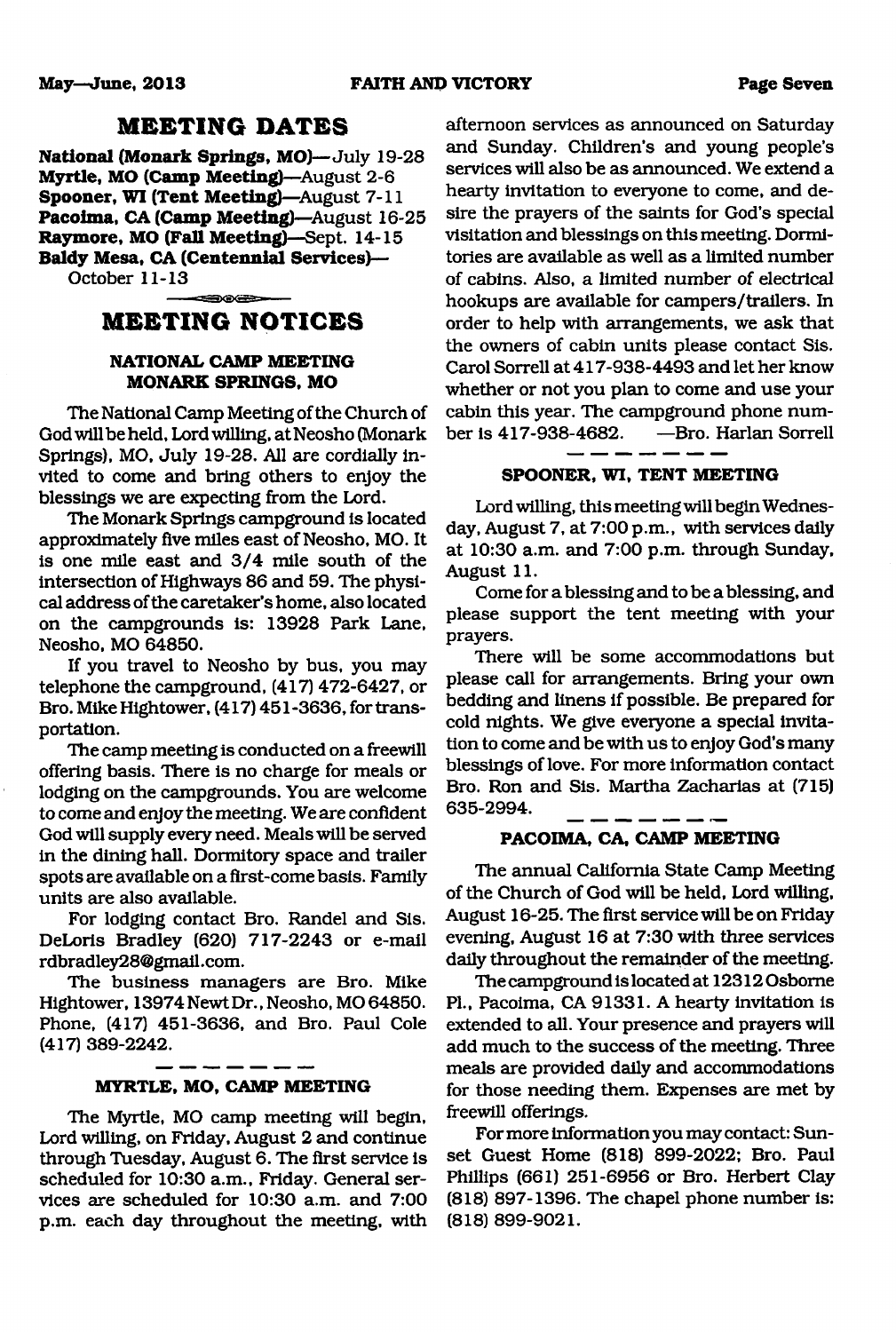### **BALDY MESA, CA, FALL REVIVAL**

Dear Ones, the Church of God at Baldy Mesa, CA, invite you to commorate 100 years of incorporation and worshiping the Lord in Spirit and in Truth. From Pomona to Baldy Mesa, 1913-2013.

Come with your earnest prayers and presence. Please send your pictures and your memories. Em ail pictures and script to [pastorx2@gmail.com](mailto:pastorx2@gmail.com) to put on our memory wall.

We welcome you! Our meeting will be held October 11-13, 2013.

Friday—7:30 p.m. Worship Service

Saturday— 12:00 p.m. Ordinance Service 4:00-6:30 p.m. Youth Focus "Fireside Chat" 7:00 p.m. Singing and Worship Service

Sunday-9:45 a.m. Sunday School 10:30 a.m. Morning Worship Service 2:30 p.m. Afternoon Worship Service

Please participate with your prayers and your presence.

Church of God Baldy Mesa, 11515 Baldy Mesa Rd. Phelan, Ca 92329

P. O. Box 290861 Phelan, Ca 92329

In His Service,

—Pastor A. P. Johnson [pastorx2@gmail.com](mailto:pastorx2@gmail.com) (760) 780-6707



WV—"LORD, make me to know mine end, and the measure of my days, what it *is; that* I may know how frail I am. Behold, thou hast made my days *as* an handbreadth; and mine age *is* as nothing before thee: verily every man at his best state *is* altogether vanity. Selah." Psalms 39:4-5.

Who am I referring to? You! Yes, all may be going well. We may be successful, have prosperity and health, but in a moment life can change. So quickly things can change like they

did for me. We *are* totally dependent on the mercy and grace of God. Our life and breath are in His hands. Are we able to draw resources and strength from our close walk with God? Acts 17:28 says, "For in him we live, and move, and have our being;..."

Yes, life was great, and it still is! My life was blest by my great wife and loving family of 11 children and now 11 grandchildren, but tragedy struck. I had a great job, driving a truck for about 34 years and between 2-3 million miles, but on January 22, 2011 my life suddenly changed forever. I suffered a serious brain-stem stroke. My trucking days were over.

Now, two and a half years later, I am now nearly fully recovered, thank the Lord, but my life and breath are still in His hands. "...For without me ye can do nothing." John 15:5.

"In the day of prosperity be joyful, but in the day of adversity consider:..." Ecclesiastes 7:14. Life is fragile, handle with prayer.

—Bro. Mancil Doolittle

MO—Bro Willie and Sis Neta: I enjoyed the Faith and Victory immensely. I have been asking the Lord for more direction in prayer and found some in the Editorial by Bro Willie. The visible church body, as we see it, has been a favored and protected people. However, recently the Lord has seemed to withdraw his hand and although the rate of incidents would probably still be lower than the general population, a lot of my brothers and sisters in the Lord are greatly afflicted. For this, I pray.

I pray to be still and listen to what God is saying, Psalm 46:10.1 pray to be humble and contrite and to turn from my ingrained ways of self that would hinder God's answer, II Chronicles 7:14. I pray to be more longsuffering and forbearing with my brother that the bond of peace be not hindered, Ephesians 4:2-3. I pray to have more mercy, because I need more mercy. Blessed are the merciful...Matthew 5:7. I pray that when I see an answer that I won't take it as a validation for my or others' spiritual wholeness, but that I will understand "...when we...have done all..., [to] say, We are unprofitable servants: we have done that which was our duty to do." Luke 17:10

As I read the editorial and the poem that followed by Sis Elizabeth Murphey, I was impressed with the scripture, "...the work of my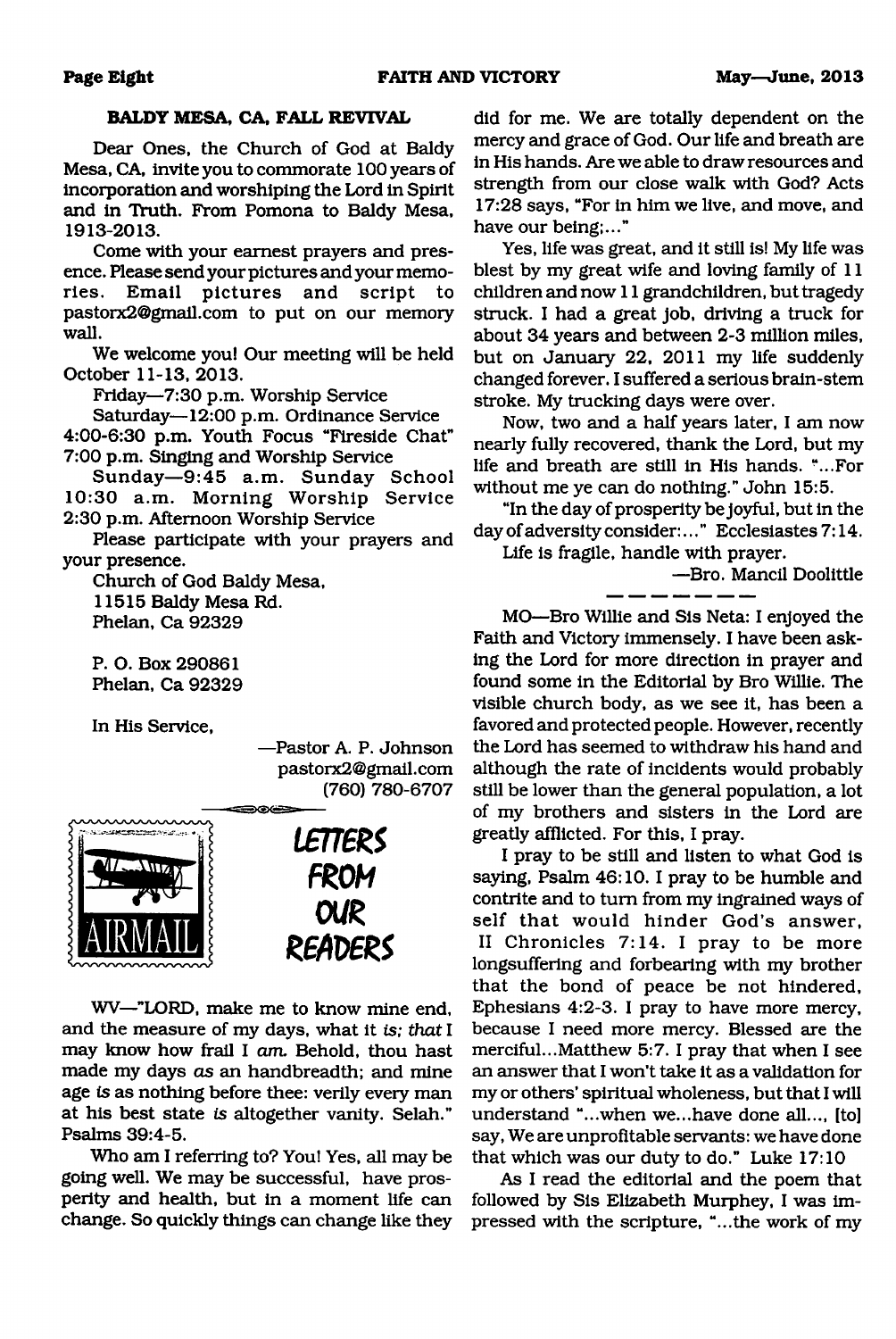hands command ye me." Isaiah 45:11.1 had to wonder if the best way to command God's hands is by humbling and pleading for His mercy. God already sees the physical, temporal needs. He permitted it. But do I see my spiritual needs, is the question?

p.s. I thank the Lord for Sis Nelda's testimony of both healings, I needed that also. We needed it!

Christian love. — Sis Vonda Cole

Philippines—7/7/13 Dear Bro. Willie: Thank you so much for the love gift we received a week ago. We appreciated very much your love and concern to our ministries in the Philippines more particularly in Montalban Church of God. Truly, the gifts we continuously receive from you have been a lot of help to the Saints. Before the opening of classes, the Sunday school children received packages of school supplies and bags. We are also helping some of the young people pay for their tuition fees. God is so great and He is to be praised!

We are missing you too! Please give our love to all the Saints there!

In Christ love, —Bro. Patemo Tangunan

Philippines—7/1/13 Dear Bro. Willie: We praise God for His goodness. Friday night, typhoon Gorio hit Metro Manila including Cavite and Laguna with signal no.2. Many places were flooded but this time our place was spared.

Yesterday, we were able to gather together for worship service from 9-12 a.m. because the rains stopped. But after we were home, rain again poured heavily. Today, the sun smiles a little.

Bro. Willie, Arlene and her husband Larry loaned a house and lot in Bulacan, one hour drive away from Quezon City where they live now. We plan to start introducing the Lord's church there. We pray and trust the Lord that He again will help us like what He did to us in Muntinlupa and Cavite. May God bless our plan. We could only cling to Him.

Brother, please give my love and regards to Sis. Neta and Sis. Elizabeth.

Again, thank you for the love and support. The brothers and sisters of Muntinlupa Church of God were so happy when I told them that you did not forget us.

We love you. Your Sister in Christ,

—Nellie Tibayan

**India**—6/18/13 Dear Bro. Willie Murphey and dear ones in Faith Publishing House and dear Saints abroad: Greetings to you in the marvelous name of Jesus Christ, our Redeemer. Thank you for your letter and the enclosures were noted with gratitude. Your offering was a great relief to us as it reached in time of some urgent needs. May God bless your ministry everywhere.

By the grace of God our congregations are moving on through obstacles and trials. One of our pastors passed away last month because of a sudden heart attack leaving his wife and two children in deep distress and sorrow. His name was George Thomas. They don't have their own home or land. Those two children need help for their further studies. Prayers of saints are invited for this family.

Now we have monsoon rain after 5 months dry weather. Let us exchange our prayers, Yours in Him,

—Bro. JohnVarghese & Bro. Biju J Varghese  $\cdot$ 

Nigeria-6/11/13 Dear Bro. Willie Murphey: Greetings to you and the faithful and dedicated workers of the Lord's Print Shop in Christ name.

Further to our telephone discussion, I wish to thank you once again for the money sent to us. May God bless you and all those who have had hand in the offering?

We are also grateful to God for the money Bro. Michael Smith sent for printing of the various publications. Already, about 200 copies of the *Bible Lessons* book have been printed. Printing of the latest issues of the *Faith and Victory* "A mother's watchful eyes" and "Self-Introspection versus Looking to Jesus" are being reproduced as well as the Gospel Truth.

Additionally, we have the inspiration to embark on re-printing of several booklets for distribution. We intend to print as many copies as possible for distribution at the proposed National camp meeting in Kwale on August 28 to September 1, 2013 and to other congregations. We pray God to provide the funds so we can produce as many copies possible and some selected tracts that are needful. Remember us in prayer that God will bless the effort and use the publications in winning some souls into His Kingdom.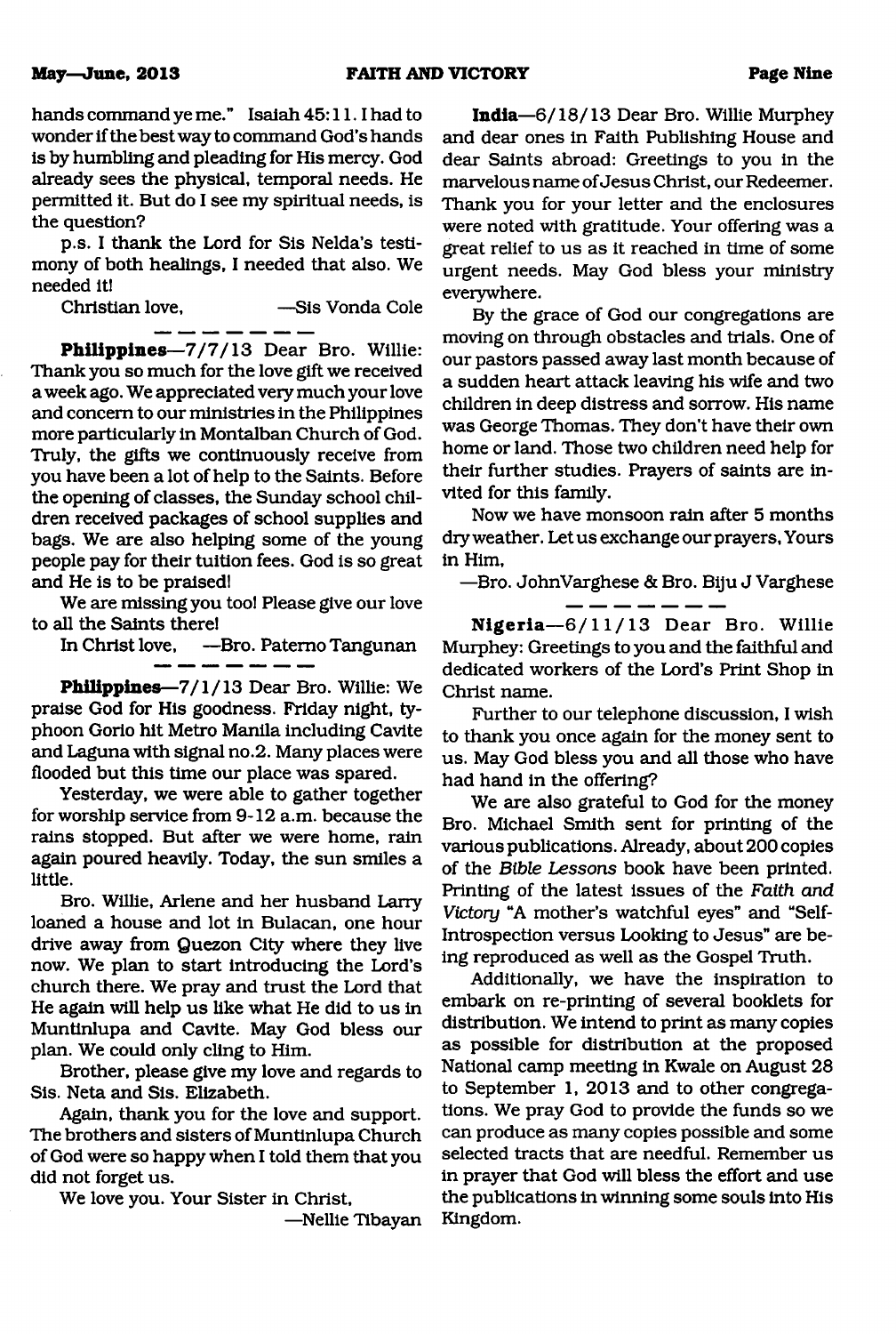May God supply all the needs of the publishing house and reward the sacrifice you are making in the interest of souls.

Thanks, Yours in Christ,

—Bro. F. Naths Igbanibo

Philippines—6/2/13 Dear Bro. Willie: It was a great grace from God hearing from you and the Saints in Guthrie. We are pleased for your response and thankful for your prayers and encouragement. We are also greatful for your offering, it will be of big help. Again thank you for your heartfelt support. We are still praying that one day you'll take time visiting us. GOD BLESS !

In Christ name, —Bro. Jimmy Manaloto and the Saints in Sn. Quintin



Kenneth R Abbott, age 80, went to be with the Lord on June 17th, 2013. He was bom on August 31st, 1932 in Science Hill, KY. He served 2 years in the U.S. Army. He retired from GM in 1981 after 30 years of service. He was a member of the Church of God Evening Light for over 50 years, where he enjoyed song leading for many years. He was loved and will be greatly missed.

Family that preceded him in death are; his parents, William and Dovie Abbott, brothers; Donald, Carl, and Charles, one sister Della (John) Gutwein, grandson Joseph Purvis, sister-in-law Barbara Abbott. He is survived by his wife, Lois E. Abbott (Brewer), four children; DaRhonda Schwartzentruber, Kenneth Jr. (Mary) Abbott, Dianna (Rick) Cox of OH, Arlan (Marcia) Abbott of MO, brothers, Larry (Posie) and James (Sylvia) Abbott, sister, Betty Reynolds, sisters-in-law Phyllis Abbott and Edna, ten grandchildren, fourteen great-grandchildren,

& nieces and nephews whom he loved dearly.

Memorial services were held at Newcomer Funeral Home South Chapel on Thursday, June 20th 2013 at 11:00 a.m.. Graveside committal followed at Miami Valley Memory Gardens.

## NOTE OF APPRECIATION

We would like to express our appreciation to the Saints and friends who have prayed for us in this time of grief, called and expressed words of comfort, for the cards and flowers and many other deeds of love, they have been a great blessing to us. May God reward you for your kindness. Continue to remember us in your prayers.

—The family of Bro. Kenneth Abbott

#### Paul Rudolph Frazer

On September 6, 1966, Paul Frazer was bom to loving parents, Lydia Bennett and Basil Frazer in Tela Antidada, Honduras. Paul was the youngest of four children. He was raised in a dynamic family unit and was taught wonderful life lessons, which helped mold him into becoming a productive and upstanding citizen.

Paul grew up in New Orleans. He attended Path of Life Christian School in Goulds, Florida, later graduated from George Washington Carver High School in New Orleans, Louisiana.

Later he moved to Miami, Florida, and found employment as a trucker where he was instrumental in assisting his employer in meeting strenuous deadlines by transporting cargo and freight of all sorts.

In July of 2000, Paul yielded his heart, life and entire being to God, accepting Jesus Christ as his Lord and Savior. This encounter with God gave him a new meaning and purpose in life, resulting in him leaving employment as a trucker and becoming an entrepreneur. He opened a thrift store in Honduras naming it "Paulesha's Thrift Store," after his daughter Paulesha. The Lord blessed his faithfulness, giving wisdom and allowing his business to prosper.

Paul married the love of his life, Silvia Renita Hamilton, on November 22, 2003 in Roatan, Honduras. This union was blessed with a son, Paul

From the time of his acceptance of Jesus Christ as his Lord and Savior, his priorties became witnessing to o'hers, praying, reading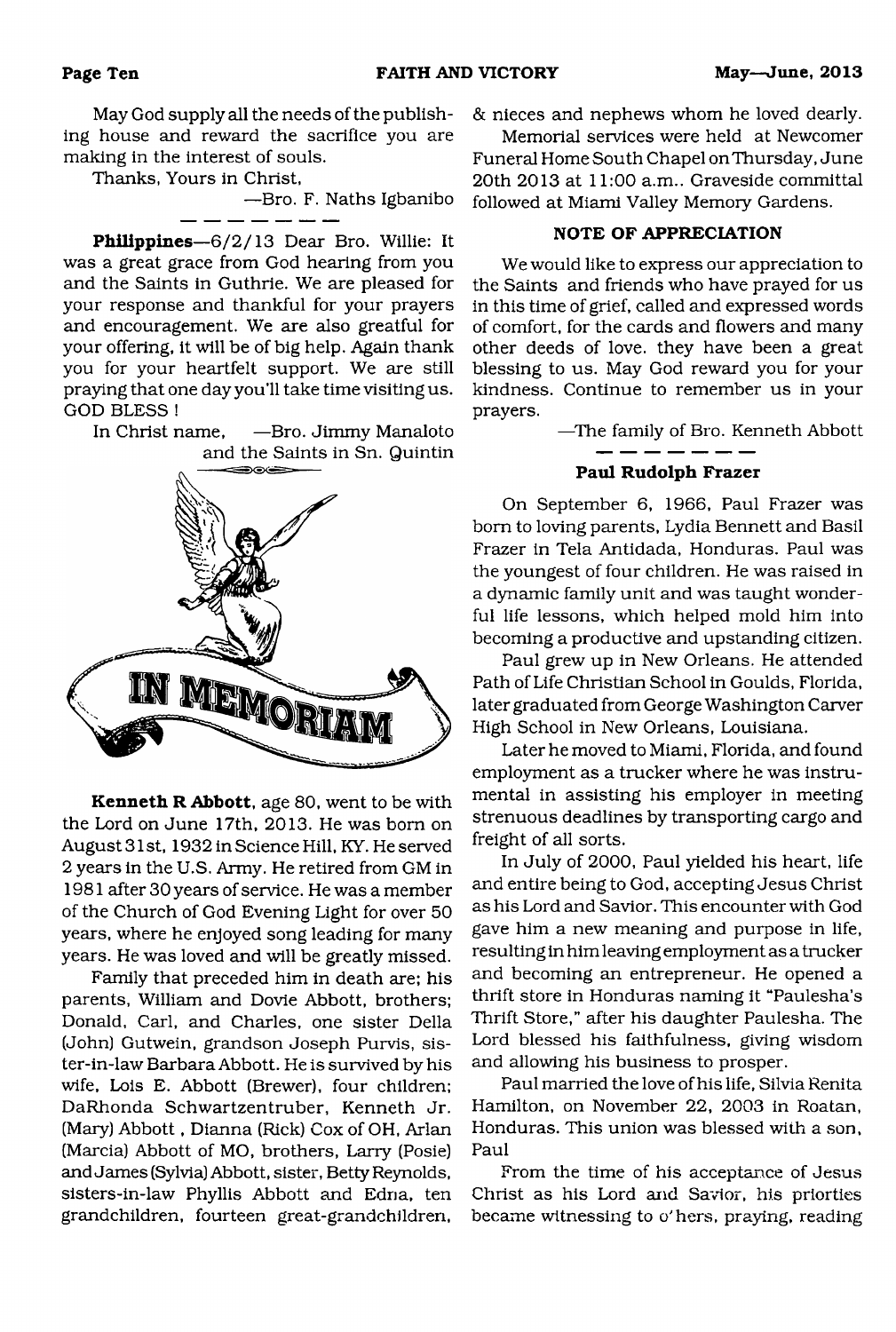his Bible and singing. His life was a great influence for God. On April 21, 2013, Paul departed this life readily accepting the call to be with his Lord and Savior.

Paul leaves to cherish loving memories: his wife, Silvia Renita; his children: Paulesha and Paul; mother, Lydia Bennett, father and stepmother, Basil and Vida Frazer, sisters; Georgete (Howard), Judy, Carla (Gary); as well as a host of aunts, nieces, nephews, cousins, relatives, saints and friends.

## **NOTE OF THANKS**

Dear Saints: I would like to thank you all for every card, every prayer, every token of love, and every contribution that was given for our son, Paul Frazer, during his recent illness and passing on April 21, 2013. Our appreciation is especially extended to the Bro. Doug Wall family for their help at the time of the funeral and family gathering and Bro. Travis Edwards family, Sis. Florine and their daughter Tabitha for spending so much time with us in our time of need while he was so ill. Our heart is still aching over the loss of my only son. Please remember his three year old son and his wife and mother and the rest of the family in your prayers.

Thank you very much for your love and prayers. His mother, —Sis. Lydia Bennett

## $-$ **defense Don'ts for Doubters**

Don't waste precious time arguing with satan. Don't make your emotions the standard by which to measure your experience.

Don't say, "I can't"; that belongs to those who have no Christ.

Don't measure your salvation by some wonderful experience someone else has had; measure by the New Testament.

Don't depend on your conscience; live by the Bible.

Don't get discouraged; it will be of no help to you.

Don't be a baby all your life; learn to be strong.

Don't make rash vows. "Trust in the Lord, and he shall bring it to pass."

Don't shed tears to please the devil.

Don't believe that God does not hear you; if

you are seeking Him earnestly, His ears are open to your cry.

Don't let Satan make a speaking trumpet to your ears.

Don't testify for the devil; tell what God has done.

Don't try to feel as you think somebody else feels.

Don't follow every impression; use your common sense and follow the Bible.

Don't let satan make you believe that you have harder trials than anyone else on earth.

Don't look for trials and discouragements; let your expectation be from the Lord.

Don't help the devil to make you miserable by bringing up the past.

Don't pray for blessings and then refuse to endure temptations. James 1:12.

Don't accuse yourself; be as good to yourself

|                       | as <b>you</b> are to others.<br>-D. O Teasley                                                                                 |                          |
|-----------------------|-------------------------------------------------------------------------------------------------------------------------------|--------------------------|
|                       | ↔←                                                                                                                            |                          |
| $\mathbf{R}^{\prime}$ | FAITH AND Order Blank VICTORY<br>\$5.00 PER YEAR (6 Issues)                                                                   | AITH                     |
| VICTO                 | Mail this form to start or renew your own<br>subscription $-$ give a friend a gift $-$<br>or do both! It only takes a minute. | <b>AND VICTORY FAITH</b> |
|                       | Your Name                                                                                                                     |                          |
|                       |                                                                                                                               |                          |
|                       | City__________________ State _______ Zip ______                                                                               |                          |
|                       |                                                                                                                               |                          |
| VICTORY FAITH AND     | Start or renew my<br>Faith and Victory subscription.                                                                          |                          |
| <b>AND</b>            | Send a 1-year gift subscription<br>to the person named below:                                                                 | <b>AND VICTORY</b>       |
|                       | Gift to $\qquad \qquad$                                                                                                       |                          |
| <b>FAITH</b>          |                                                                                                                               |                          |
|                       | City____________________ State _______ Zip ________                                                                           | <b>FAITH AND</b>         |
| <b>AND VICTORY</b>    | Mail Order Blank and remittance to:                                                                                           |                          |
|                       | <b>Faith Publishing House</b>                                                                                                 |                          |
| FAITH                 | P.O. Box 518                                                                                                                  | <b>VICTORY</b>           |
|                       | Guthrie, OK 73044<br>6/13                                                                                                     |                          |
|                       | FAITH AND VICTORY FAITH AND VICTORY                                                                                           |                          |